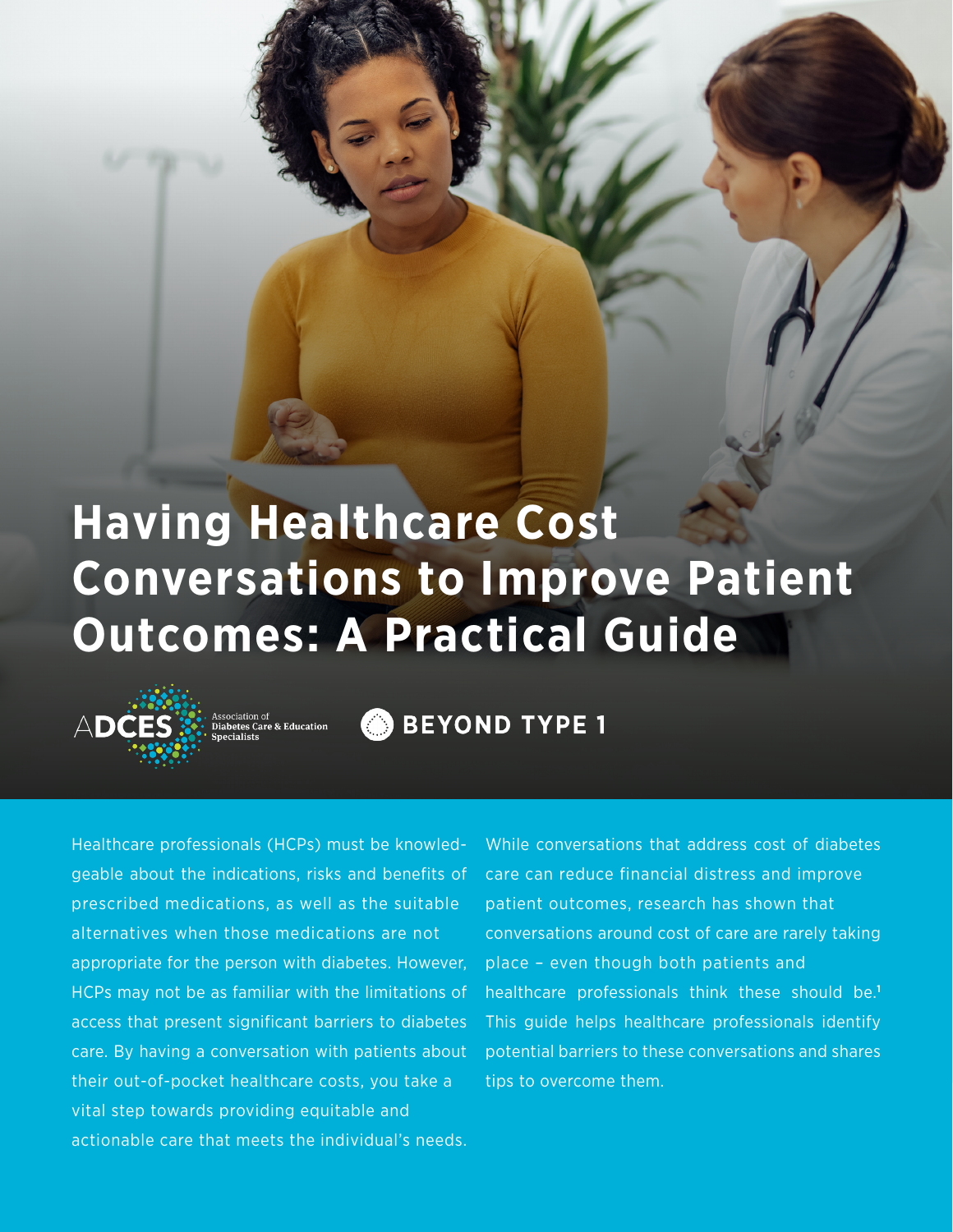### **Consider and Address Barriers** to Healthcare Cost Conversations

A person with diabetes without affordable access to a medication, treatment or care faces the same risk of poor outcomes as if the HCP did not prescribe it at all. By talking to the individual about the affordability of medication, you can identify barriers to the medication and might even uncover

other issues in the social determinants of health that limit access to health care.

Non-judgmental inquiries about cost as a barrier give HCPs the opportunity to connect patients with social work services and non-medical assistance programs, such as housing, food, etc. that free up resources for medications and out-of-pocket healthcare costs.

Screening tools for *[social determinants of health](https://www.aafp.org/journals/fpm/blogs/inpractice/entry/social_determinants.html)* are available to help you identify a patient's needs beyond the practice setting, but before you embark on these conversations consider the potential barriers and address them.

#### **BARRIER TO HAVING A COST CONVERSATION SUGGESTED SOLUTION**



| Your personal values, behaviors and thoughts (i.e.<br>biases, generalizations, stereotypes, etc.) about the<br>situation are getting in the way. | Focus on the situation at hand and not personal emotions.<br>Commit to listening, understanding the individual's<br>situation, and being empathetic.                                                                                                                              |
|--------------------------------------------------------------------------------------------------------------------------------------------------|-----------------------------------------------------------------------------------------------------------------------------------------------------------------------------------------------------------------------------------------------------------------------------------|
|                                                                                                                                                  |                                                                                                                                                                                                                                                                                   |
| You work with clients in a group setting that is not<br>appropriate for sensitive conversations.                                                 | Schedule a time and place to have the discussion in a<br>private location.                                                                                                                                                                                                        |
|                                                                                                                                                  |                                                                                                                                                                                                                                                                                   |
| You have insufficient time and/or knowledge about<br>cost.                                                                                       | Request and share available faculty and resources,<br>including benefits coordinators, social workers,<br>and community-based organizations. Work with<br>the pharmacists and other members of the<br>diabetes care team to identify resources that lower<br>cost of medications. |
|                                                                                                                                                  |                                                                                                                                                                                                                                                                                   |
| Patients do not know they can bring up the cost of<br>care conversation or believe that the HCP will start<br>the conversation.                  | Consider incorporating SDOH questions in the check-in<br>or intake process that indicate and open conversations<br>around cost of care concerns.                                                                                                                                  |
|                                                                                                                                                  |                                                                                                                                                                                                                                                                                   |
| Patients fear that discussions about affordability will<br>impact their care.                                                                    | Reassure patients that the cost of care conversation<br>will not negatively impact the quality of their appoint-<br>ment, treatment, and such.                                                                                                                                    |
|                                                                                                                                                  |                                                                                                                                                                                                                                                                                   |
| Patients are often embarrassed or ashamed to initiate<br>discussions of affordability.                                                           | Normalize the issue of cost of care barriers for patients.                                                                                                                                                                                                                        |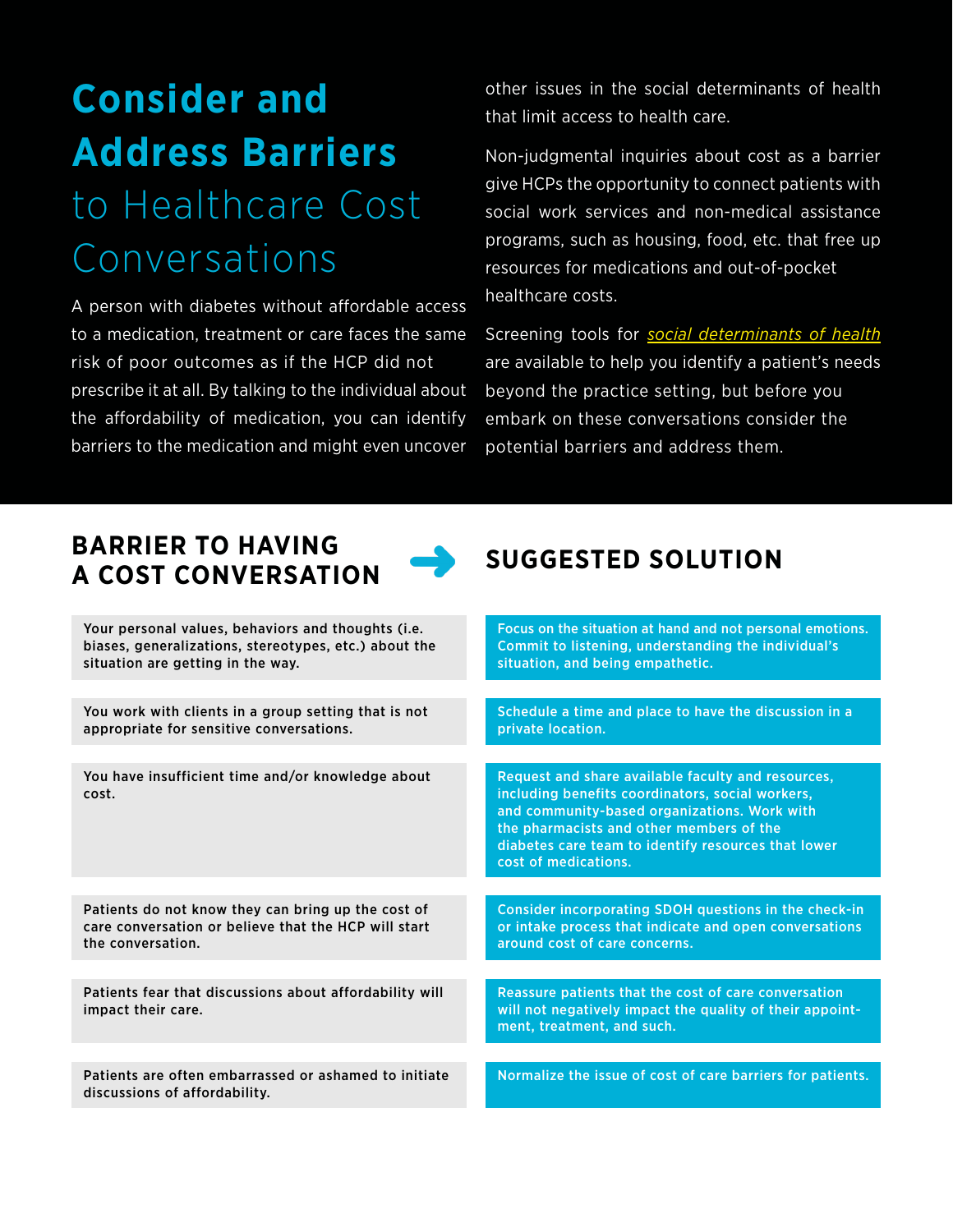## **Having the Cost** of Care Conversation

It is important to create a safe and nonjudgmental environment to be able to accurately assess the needs of each patient. As an HCP, you have great control over this by the tone, language and body language used during the conversation. When bringing up the subject of cost of care, reassure the person with diabetes that your goal is to get them care that they need while minimizing problems, barriers, and the distress of cost. The American College of Physicians have developed some prompts that you may wish to adapt.<sup>2</sup>

- *• "Our goal is for you to get the best care with fewer problems and lower costs. This may involve us asking new types of questions."*
- *• "I'd like to discuss any worries or concerns you have about the cost of your health care."*
- *• "I have heard from many of my patients that the amount they have to pay for medications or tests is becoming hard to manage."*

During your conversation, aim to get an understanding of the patient's concerns, needs and possible sources of financial barriers or distress. Select prompts and questions from the following table to help inform your assessment of the resources the patient may need.

| <b>TYPE OF COST</b>                                                           | <b>QUESTIONS</b>                                                                                                                                                                                                                                                                                                                                    |
|-------------------------------------------------------------------------------|-----------------------------------------------------------------------------------------------------------------------------------------------------------------------------------------------------------------------------------------------------------------------------------------------------------------------------------------------------|
| <b>Medication</b>                                                             | • What are some challenges you've had to accessing your medications or taking them<br>as prescribed?<br>• What are concerns or issues you've brought up with your prescribing doctors or<br>pharmacist about your medications?                                                                                                                      |
| <b>Cost of Care</b>                                                           | . Do you know if you have a deductible you must meet before the actual cost of care<br>is covered by your insurance and what the amount of the deductible is?<br>• What are some out of pocket healthcare costs you need help with?<br>• Are you using any copay cards, discounts or any other cost lowering resources<br>currently?                |
| <b>Other Determinants of</b><br><b>Health and Financial</b><br><b>Burdens</b> | • When was the last time you felt you had to choose between your diabetes care or<br>other personal or family expenses?<br>• When was the last time you skipped a healthcare or doctor's appointment because<br>of cost of care or difficulty with transportation?<br>• What challenges do you have accessing healthy food for you and your family? |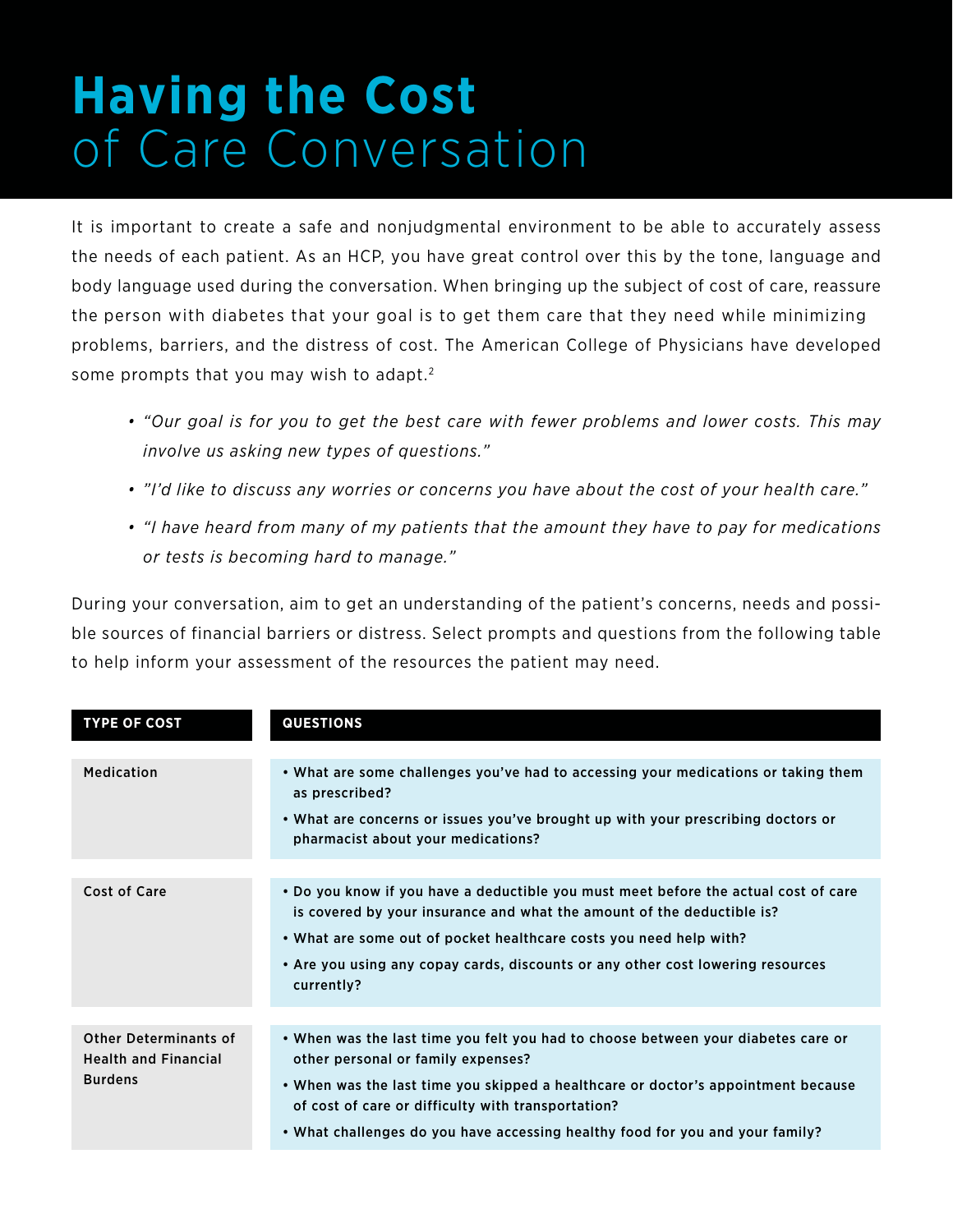**When determining a treatment plan, it is important that shared-decision making is centered around and includes the patient as well as the HCP and other members of the care team.** The patients and their family members are the "experts" of what their day-to-day needs are; it is the role of the healthcare professional to assist as best as they can by providing relatable suggestions. The following table provides some suggested guidance to promote productive conversations and build trust between the patient and the care team.

| DO                                                           | <b>REASON</b>                                                                                                                                                                                 | <b>EXAMPLE</b>                                                                                                                                                                                                                                                                                                                                       |
|--------------------------------------------------------------|-----------------------------------------------------------------------------------------------------------------------------------------------------------------------------------------------|------------------------------------------------------------------------------------------------------------------------------------------------------------------------------------------------------------------------------------------------------------------------------------------------------------------------------------------------------|
| Use "I" statements: I<br>believe, I feel, I hear,<br>I think | Using "I" statements helps patients<br>feel that HCPs are not devaluing their<br>perspectives.                                                                                                | "I believe there are programs out there<br>that can help you get the medications<br>you need. Would you like to know more<br>about them?"                                                                                                                                                                                                            |
| Talk about "cost of<br>care," not "money"                    | Many patients will find it personal<br>to talk about "money" and are more<br>open to discussing "cost of care."                                                                               | "I am aware that the cost of many<br>medications - even those that are generic<br>- are rather expensive. Are you having any<br>problems with the cost of your medications<br>impacting how often you fill the<br>prescription or your ability to take the<br>medications as frequently as directed?"                                                |
| Ask if you understood<br>everything correctly                | This may help identify gaps between<br>your and the patient's understanding<br>of their health situation and leads to<br>treatment choices suited to the<br>patient's expectations and needs. | "Let me see if I understood correctly. I<br>think you are saying"<br>"So what you are saying is Does that<br>sound right?"                                                                                                                                                                                                                           |
| Confirm patient<br>understanding using<br>teach-back method  | Confirms that you have explained<br>things in a manner your patients<br>understand. The teach-back method<br>allows you to confirm that patients<br>can follow specific instructions.         | "We covered a lot today and I want to<br>make sure that I explained things<br>clearly. So let's review what we<br>discussed. Can you please describe the<br>things you agreed to do to help you man-<br>age your diabetes?"<br>"Many people have trouble remembering<br>how to take their insulin. Can you show<br>me how you are going to take it?" |
| Plan for follow up                                           | Timely follow-up is vital to ensure the<br>patient is accessing and progressing<br>with the prescribed treatment plan.                                                                        | "Let's schedule a time to follow up on<br>what we discussed."                                                                                                                                                                                                                                                                                        |
| <b>DON'T</b>                                                 | <b>REASON</b>                                                                                                                                                                                 | <b>EXAMPLE</b>                                                                                                                                                                                                                                                                                                                                       |
|                                                              |                                                                                                                                                                                               |                                                                                                                                                                                                                                                                                                                                                      |
| Dismiss patients'<br>concerns                                | Your dismissal can be read as dismis-<br>sive or disrespectful, break trust, and<br>impact future cost conversations.                                                                         | "Don't worry about that right now."                                                                                                                                                                                                                                                                                                                  |
| Interrupt                                                    | Healthcare professionals wait an aver-<br>age of 11 seconds before interrupting<br>patients. 3 This may prevent you from<br>getting the full picture.                                         |                                                                                                                                                                                                                                                                                                                                                      |